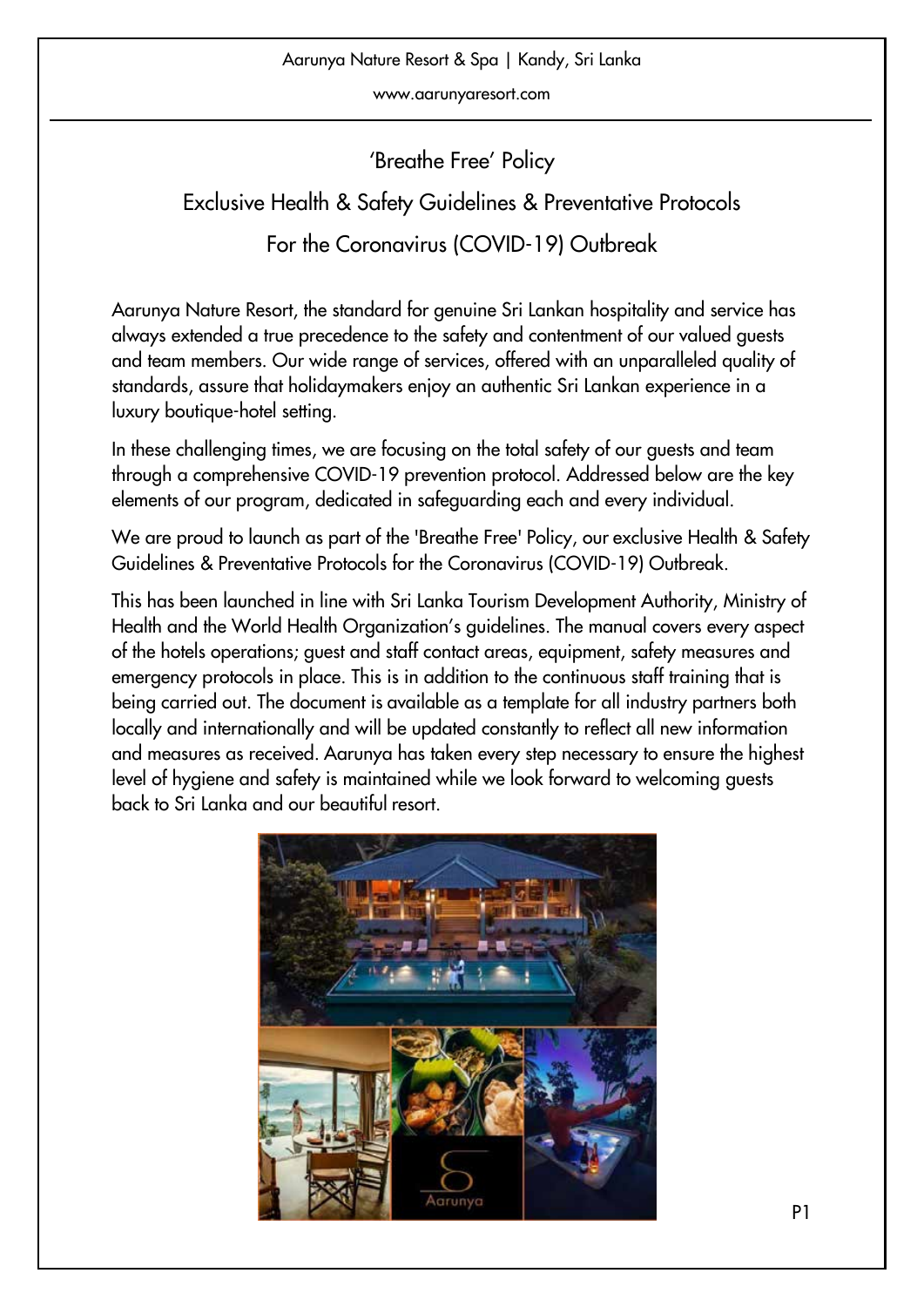#### 01. Awareness, The Very Basis Of Prevention

The primary objective of the management is to ensure education and knowledge pertaining to the current COVID-19 pandemic is passed on and understood by the entire team.

- Reserving a dedicated day for the briefing program, management had great success in instilling the necessary knowledge and preparedness within each employee.
- COVID-19 preventive measures and safety instructions issued by Sri Lanka Ministry of Health, along with the Sri Lanka Tourism Bureau, as well as the WHO guidelines for business operations were introduced to the staff, ensuring that they follow the advised regulations at all times.

## Covid-19 Preventative Measures Management Team

Specific roles and duties relevant to the prevention protocol were explained and will be overseeing the entire operational protocol.

- Dr Lal Rankothge (PhD) Managing Director
- Dr Mallika Rankothge (PhD) Director
- Mr Alec Van Cuylenburg (General Manager),
- Dr. Lakshmi Weerasinghe (Head of Aarunya Wellness) and
- All HOD<sub>s</sub>.
- All employees of the resort are trained about the Covid-19 preventative measures appropriately according to the task assigned to them.
- A brief, awareness program about Coronavirus (COVID-19) and safety measures undertaken at the property has been arranged for all future guests.

## 02. Operational Procedure - From A Welcoming Check-In To A Safe Check-Out

From the very moment an individual arrives at the resort, up to the time of their departure, a thoroughly supervised procedure is carried out to ensure safety. This crucial set-up prevents hotel occupants from being exposed to any potential risk from outside.

## 2.1 Main Entrance

The security officer in charge is equipped with an infrared, non-contact thermometer. Every individual who wishes to enter the hotel premises must undergo a mandatory body temperature reading. An active reservation is required for entry and guests prior stay locations will be obtained. A paddle operated hand wash station is installed adjacent to the entrance.



**BODY TEMPERATURE CHECK IS REQUIRED**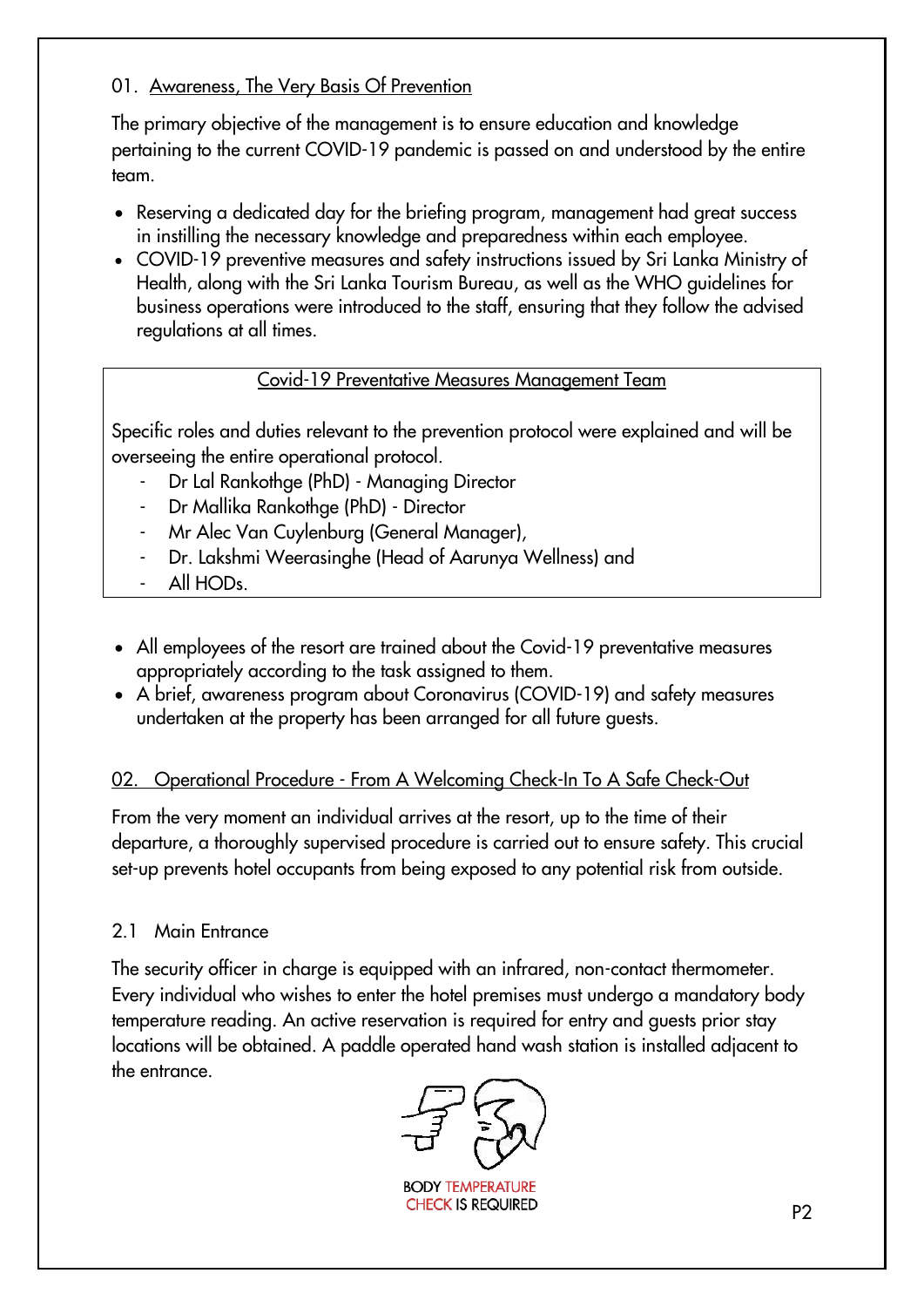## Established Procedure

| Task                                | Performed by                    | When                                                           | Why                                              |
|-------------------------------------|---------------------------------|----------------------------------------------------------------|--------------------------------------------------|
| Checking the body<br>temperature    | Security Officer at<br>the gate | When<br>guest/visitors<br>entering the resort                  | To screen<br>suspected COVID<br>virus careers    |
| Washing hands with<br>provided soap | All visitors                    | Before leaving the<br>car park or<br>boarding the golf<br>cart | To wash out any<br><b>VIIUS</b><br>contamination |

Gate Checklist: To be completed by the Security Guard

| Date                |     |    |          |
|---------------------|-----|----|----------|
| Time                |     |    |          |
| Vehicle Plate No.   |     |    |          |
| No. of Guests       |     |    |          |
|                     | Yes | No | Comments |
| Temperature checked |     |    |          |
| Hand washed         |     |    |          |

## 2.2 Car Park

Incoming guest vehicles which are expected to occupy a parking space in the hotel premises for an extended time period will be subjected to an overall exterior disinfection process via chemical fumigation.

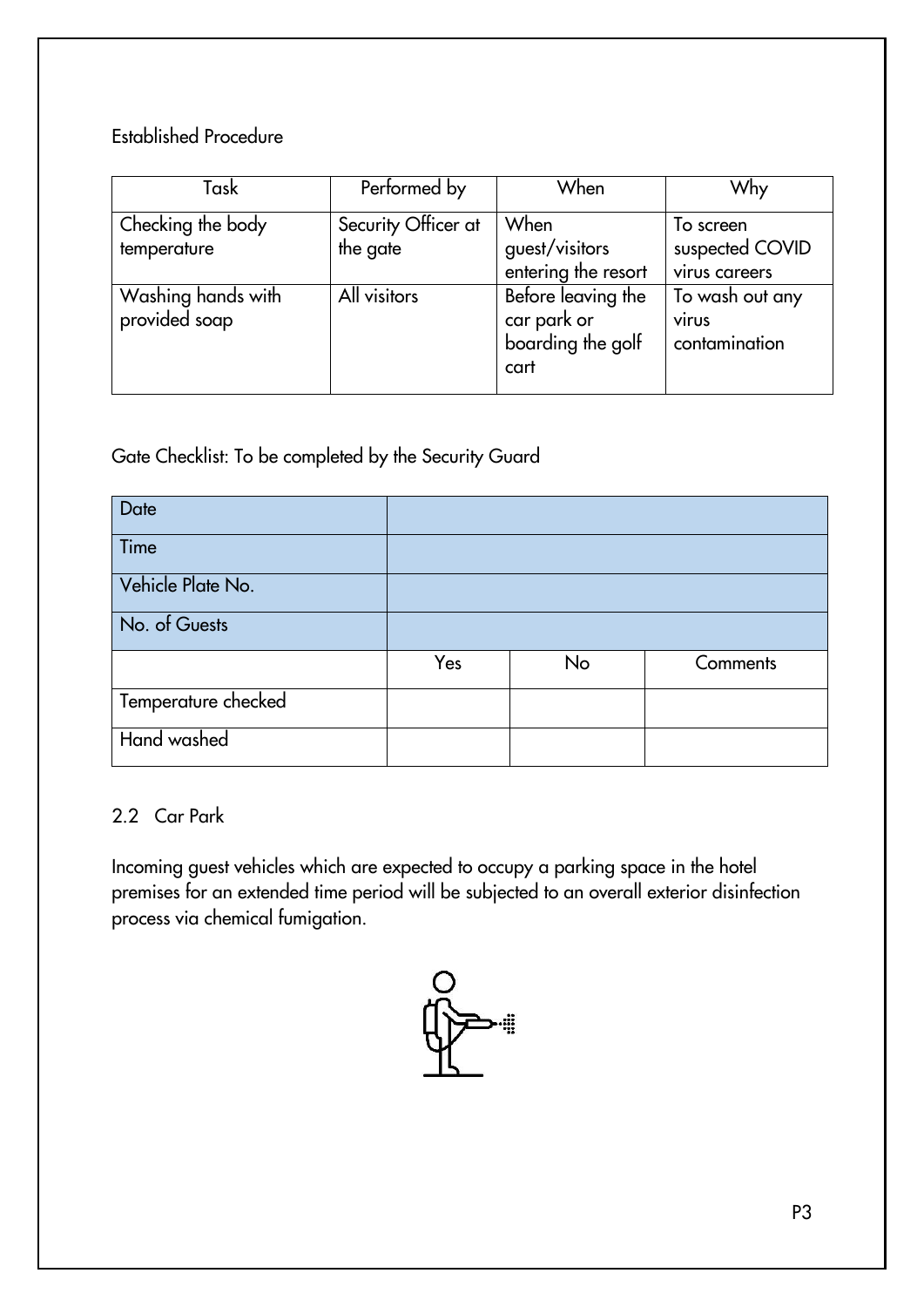## Established Procedure

| íask                     | Performed by             | When            | Why                                                |
|--------------------------|--------------------------|-----------------|----------------------------------------------------|
| Disinfecting the vehicle | Assigned staff<br>member | At the car park | To minimize the<br>spread of COVID<br><b>VIIUS</b> |

Car Park Checklist: To be completed by the assigned staff member

| Date:                          |     |    |          |
|--------------------------------|-----|----|----------|
| Time:                          |     |    |          |
| Vehicle Plate No.              |     |    |          |
|                                | Yes | No | Comments |
| Were the vehicles disinfected? |     |    |          |

## 2.3 Luggage Handling at the Car Park

Guests' luggage is handled by the hotel employees equipped with disinfectant sprayers. They are given the instruction to move the baggage to designated rooms after a careful, and precise decontamination process.



## Established Procedure

| Task                 | Performed by               | When                                                        | Why                                                 |
|----------------------|----------------------------|-------------------------------------------------------------|-----------------------------------------------------|
| Luggage disinfection | Assigned staff<br>employee | During the<br>transfer of<br>luggage to<br>designated rooms | To eliminate a risk<br>of external<br>contamination |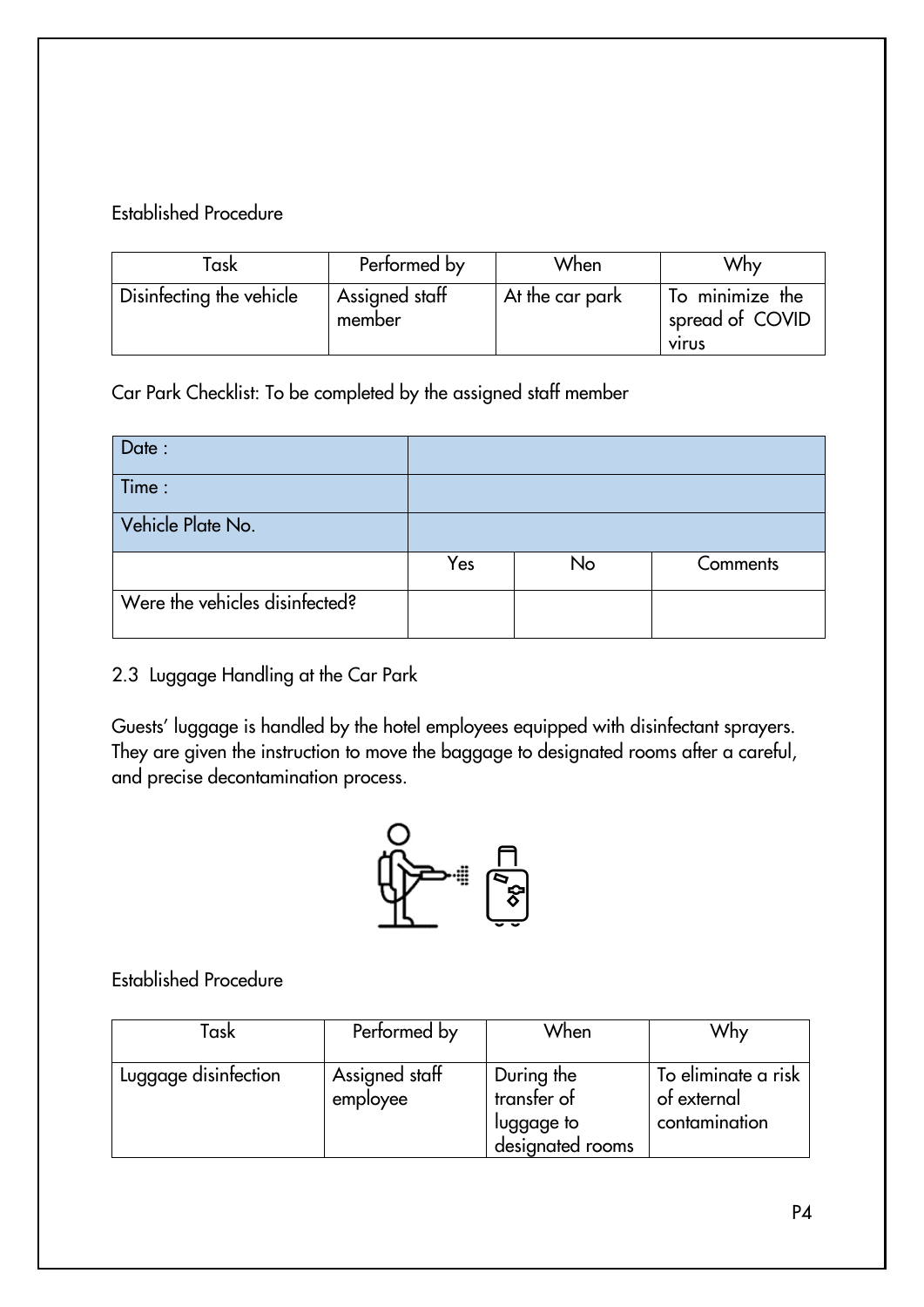Luggage Handling Checklist: To be completed by the assigned employee

| Date:                            |     |    |          |
|----------------------------------|-----|----|----------|
| Time:                            |     |    |          |
| Guest's name                     |     |    |          |
|                                  | Yes | No | Comments |
| Were the luggage<br>disinfected? |     |    |          |

## 2.4 Buggy (Golf Cart) Escort/Transfer

After the primary sanitization, guests are transferred to the resort's central bungalow in a buggy car. The buggy interior undergoes a chemical cleansing after each ride.



Established Procedure

| Task                                                   | Performed by | When                                                                  | Why                                                    |
|--------------------------------------------------------|--------------|-----------------------------------------------------------------------|--------------------------------------------------------|
| Surface sanitization   02 assigned<br>of the buggy car | employees    | After the guests<br>are escorted into<br>resort's central<br>bungalow | To ensure the further<br>safety of arriving<br>guests. |

Surface Sanitization of the Buggy Car (Golf Cart) Checklist: To be completed by assigned employees

| Date:                                     |     |    |          |
|-------------------------------------------|-----|----|----------|
| Time:                                     |     |    |          |
|                                           | Yes | No | Comments |
| Buggy car disinfected after<br>the escort |     |    |          |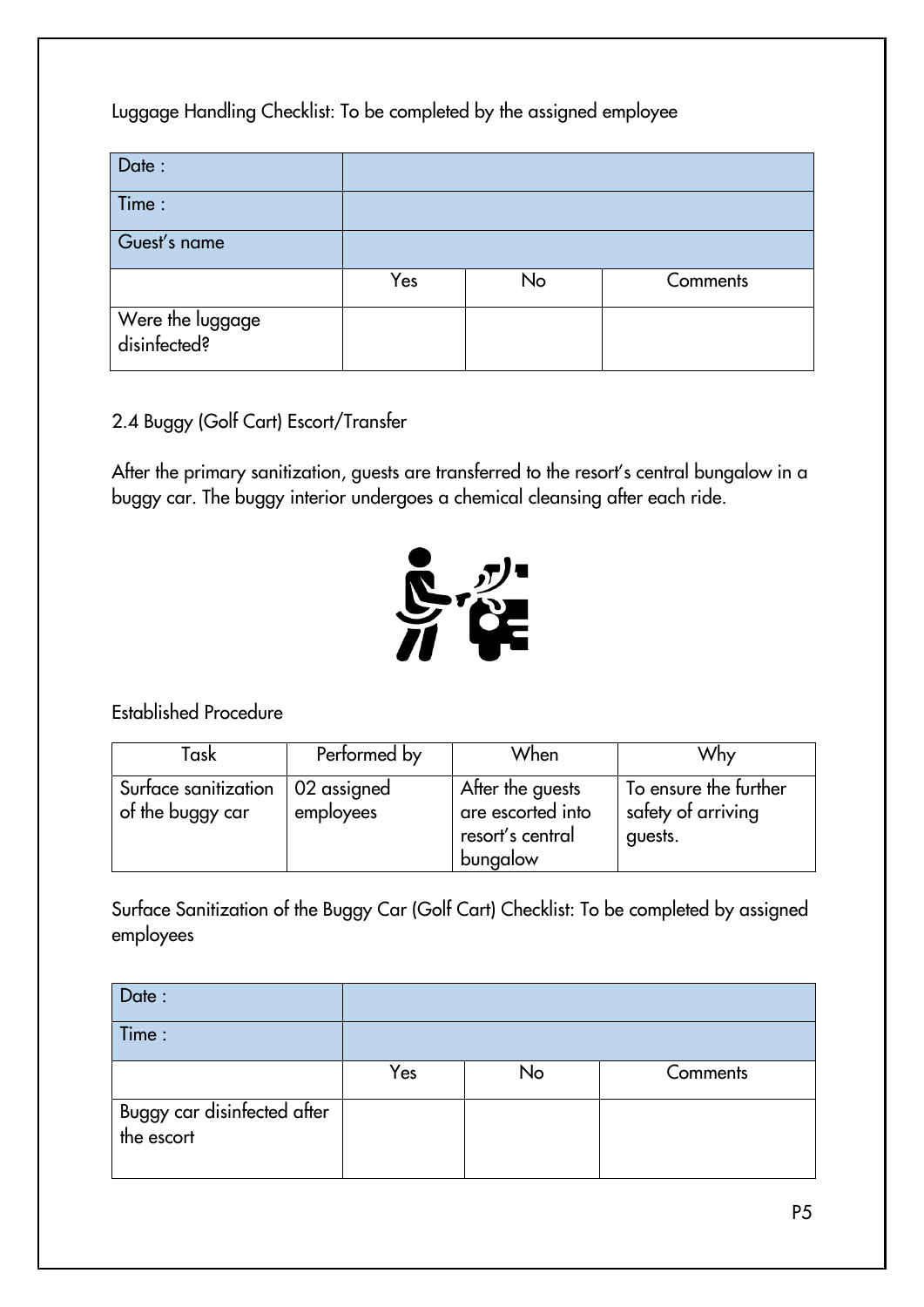## 2.5 Main Lobby and Check-in Desk

Hand sanitizer dispensers, non-contact hand wash station is installed in the lobby entrance for the convenience of guests. Receptionists are provided with extra PPE (personal protective equipment) to offer the guests upon request. Lobby chairs, couches and other seating furniture are arranged with maintaining a safe distance between them.

All guests will be presented with a personal hygiene and safety pack that includes, face mask, hand sanitizer and medicated wet wipes.



Established Procedure

| Tasks                                                                                                                                    | Performed by                            | When                                                                       | Why                                                                      |
|------------------------------------------------------------------------------------------------------------------------------------------|-----------------------------------------|----------------------------------------------------------------------------|--------------------------------------------------------------------------|
| Ensuring the seating<br>furniture is arranged with<br>an adequate distant<br>between them                                                | Housekeeping staff<br>member            | During the entire<br>time period when<br>lobby is occupied<br>with guests. | To maintain the<br>required physical<br>safe-distance<br>between guests. |
| Providing the<br>supplementary personal<br>hygiene and safety pack                                                                       | Front desk<br>employee/<br>receptionist | Upon the check-in<br>procedure.                                            | To assist the guests<br>in protecting<br>themselves                      |
| Providing a brief to guests<br>about hotel's Covid19<br>preventative measures and<br>procedures; and handing<br>over a information sheet | Front desk<br>employee/<br>receptionist | Just before<br>transferring to the<br>rooms                                | To assist the guests<br>in protecting<br>themselves                      |

Main Lobby Checklist: To be completed by receptionist

| Date:  |     |    |          |
|--------|-----|----|----------|
| Time : |     |    |          |
|        | Yes | No | Comments |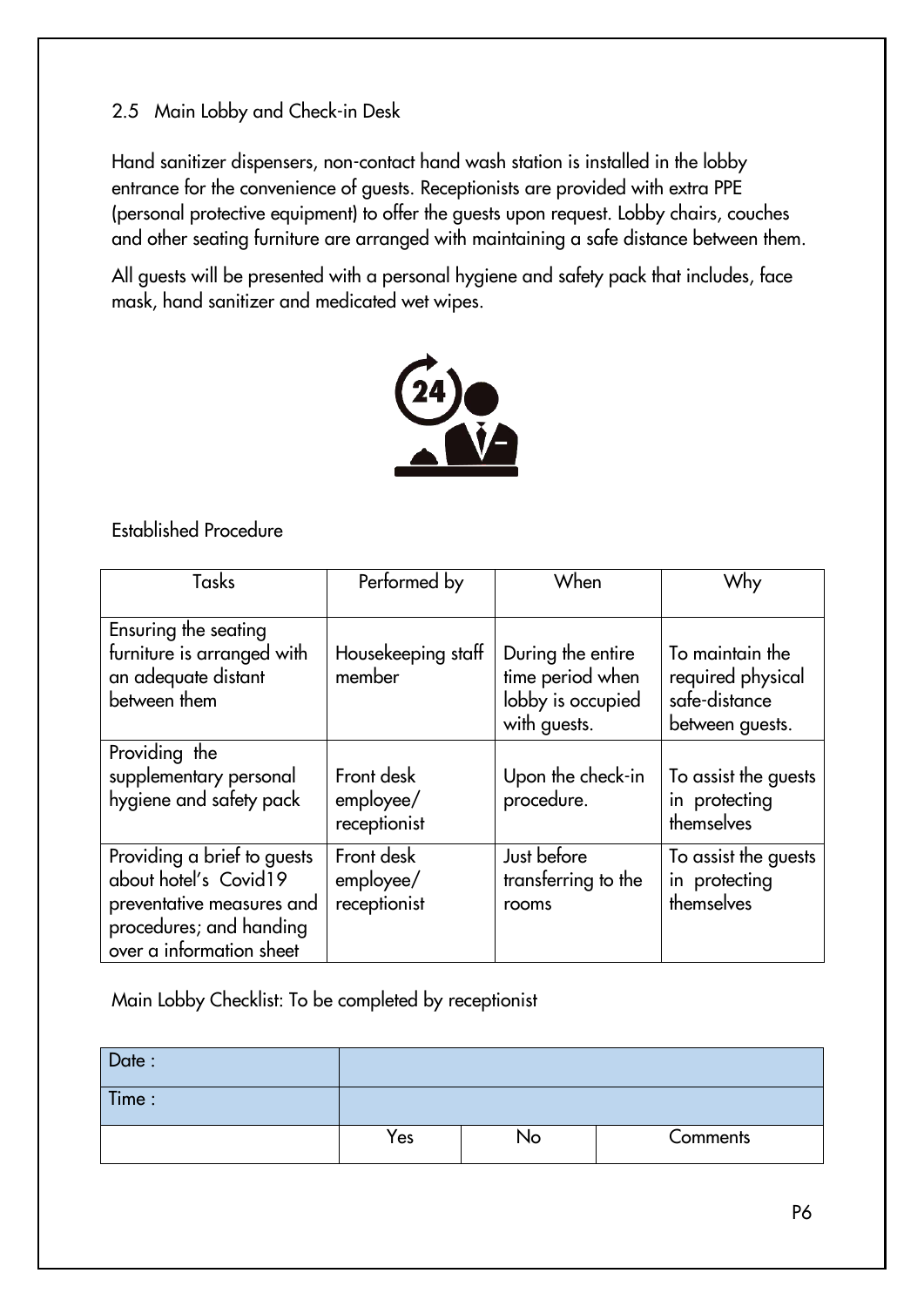| Checking the seating<br>arrangements                                                                                                                              |  |  |
|-------------------------------------------------------------------------------------------------------------------------------------------------------------------|--|--|
| Providing safety packs                                                                                                                                            |  |  |
| Providing a verbal brief to<br>guests about hotel's<br>Covid19 preventative<br>measures and procedures<br>and handover the "Initial<br>Guest Screening Checklist" |  |  |
| Handing over a Covid19<br>preventative information<br>sheet to the guest                                                                                          |  |  |

2.6 Guest Villas

- All staff must wear face mask & recommended PPE while cleaning up the interior and exterior of villas/public buildings and when delivering ordered items by the guests
- Footwear of the staff must be disinfected with 70% alcohol spray before entering the room

Special attention will be paid to maintain the sanitized condition of all guest villas. Each villa, along with its' furnishing is thoroughly cleansed and disinfected with sanitization spray prior to the guest arrival. A safety sticker is pasted on the villa entrance door, ensuring that it remains sealed up until the occupant arrival. The procedure is repeated after their departure.



Established Procedure

| Task                                                                    | Performed by                         | When                                        | Why                                                       |
|-------------------------------------------------------------------------|--------------------------------------|---------------------------------------------|-----------------------------------------------------------|
| Sanitizing the villa interior<br>with approved sanitization<br>products | Assigned<br>housekeeping<br>employee | Prior to the<br>guests' arrival to<br>villa | Ensure the guest<br>safety within villa                   |
| Pasting the safety sticker                                              | Assigned<br>housekeeping<br>employee | Prior to the<br>guests' arrival to<br>villa | To prevent from<br>anyone entering<br>the sanitized space |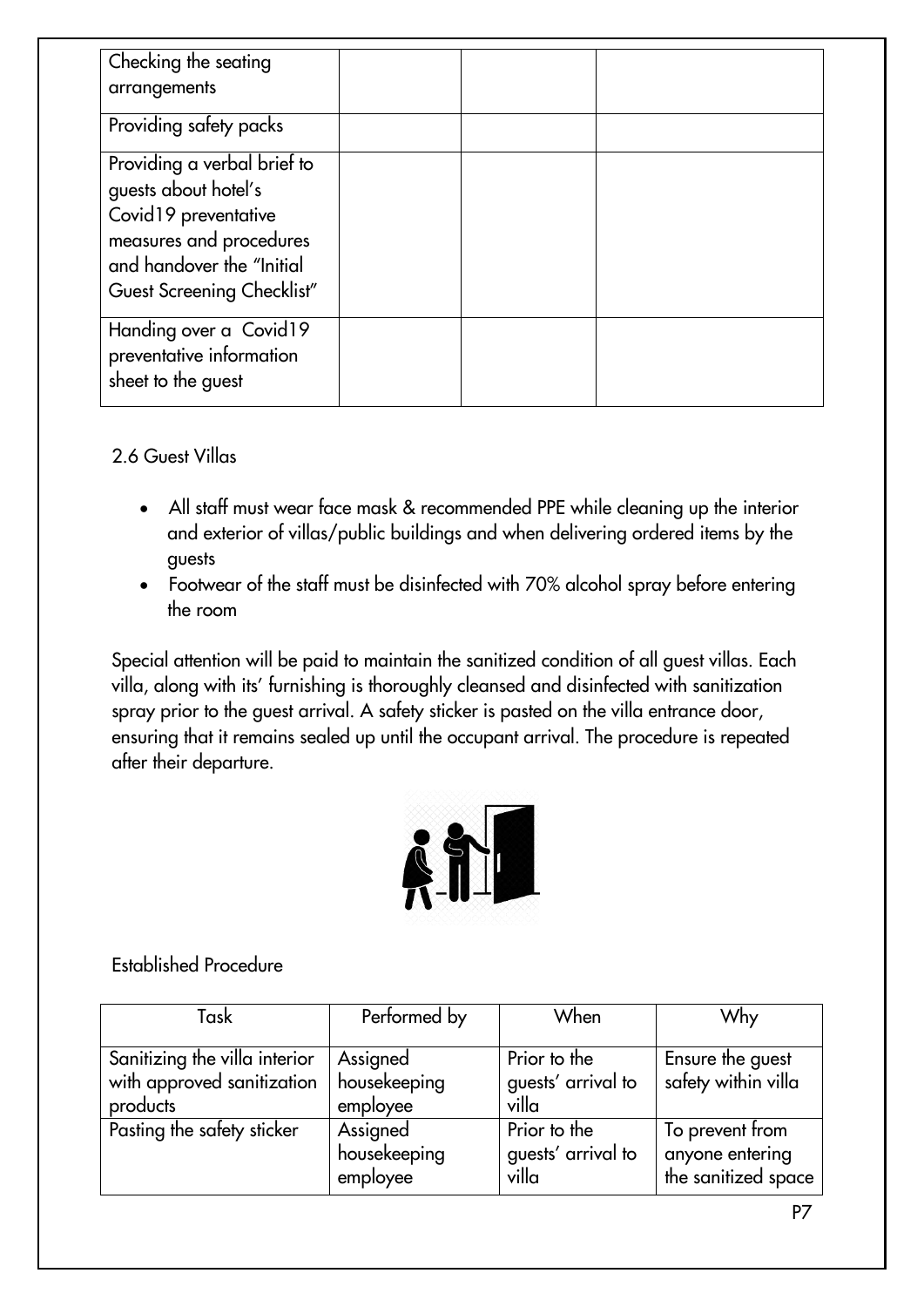| Used amenities disposal in   Housekeeping staff   After guest check   To ensure no cross<br>dedicated waste bags. | out | contamination. |
|-------------------------------------------------------------------------------------------------------------------|-----|----------------|
|                                                                                                                   |     |                |

Villa Checklist: To be completed by housekeeping attendant

| Date:                                             |     |    |          |
|---------------------------------------------------|-----|----|----------|
| Time:                                             |     |    |          |
|                                                   | Yes | No | Comments |
| Disinfecting and fumigating the<br>villa interior |     |    |          |
| Safety sticker pasted on the door                 |     |    |          |

2.6.1 Precautions to be followed when serving food to in-room dining guests

- Staff must wear mandatory PPE when delivering room service items.
- A sticker must be placed on the cleaned and sterilized items
- Staff should not enter the room and delivery must be made at the entrance door.
- Guests are advised to leave the items for clearance outside the door.
- Food and beverages must be fully covered during delivery to the room.
- Cutlery, crockery and serviettes must be delivered in sealed disposable paper bags.
- All used cutlery, crockery and remaining food must be taken back in closed containers.
- All delivery trays are washed with industrial detergent after every use.
- Food must be scrapped and all items prewashed separately and hand washed separately with soap and water before being processed in the automatic washers.

#### 2.7 Restaurant and Dining Area

As far as possible, room service will be implemented/encouraged. We encourage guests to dine in the room to reduce chances of cross contamination.

 Major changes are made in accordance to the contact prevention guidelines. Dining tables and seating arrangements are modified, establishing an ideal distance of 1.5 meters between each. Food and Beverage team members wearing appropriate personal protective equipment are specifically instructed to keep an appropriate distance between themselves and the guests. A double-sanitization procedure is introduced in treating all the tables, chairs, cutlery, crockery and utensils, and reusable table mats/cloths after each use to maximize hygiene at all times.

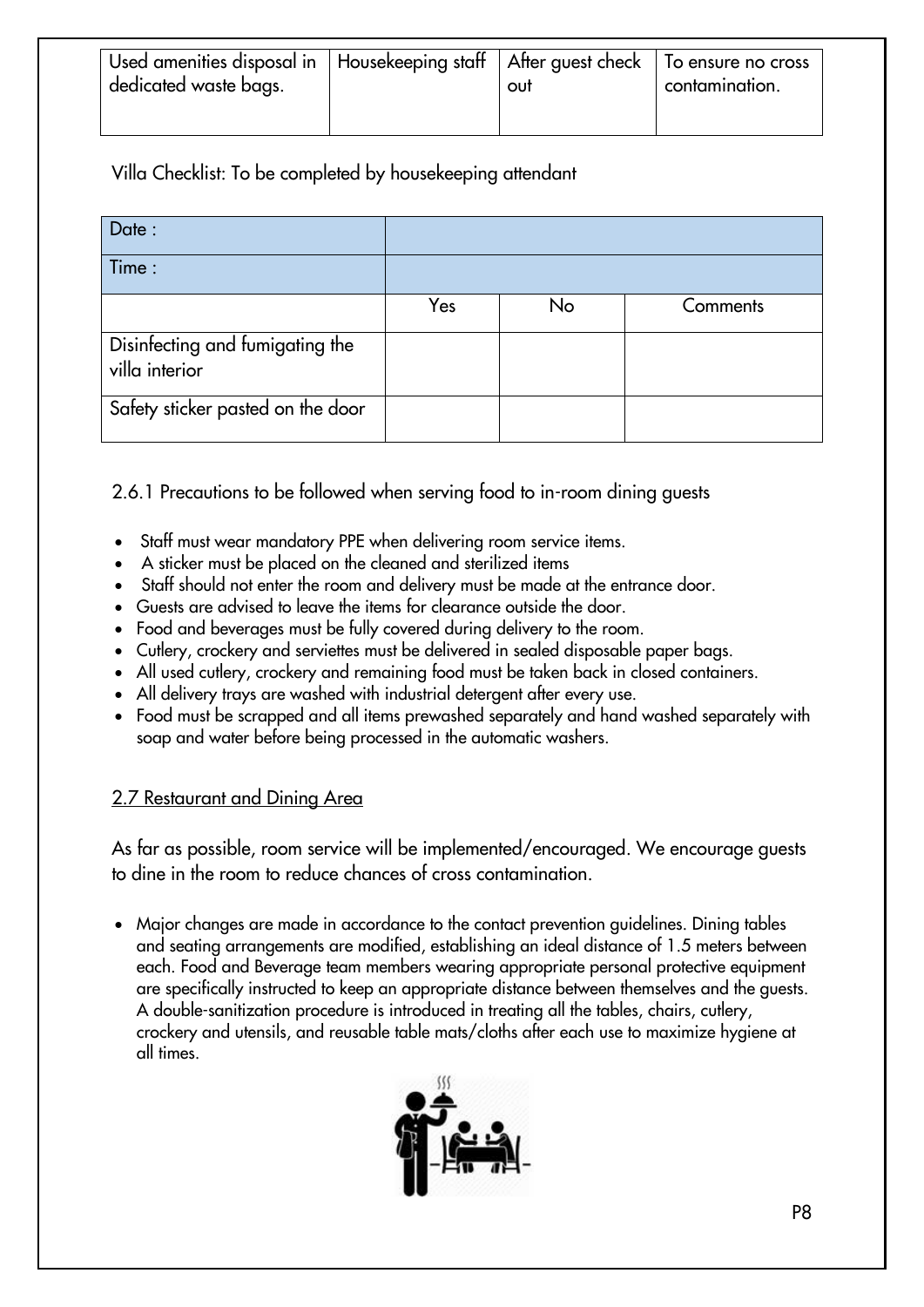## Established Procedure

| Task                                                                                                                                                                         | Performed by                                     | When                                                           | Why                                                                                      |
|------------------------------------------------------------------------------------------------------------------------------------------------------------------------------|--------------------------------------------------|----------------------------------------------------------------|------------------------------------------------------------------------------------------|
| Arranging and<br>positioning dining<br>tables with<br>appropriate distances<br>between each                                                                                  | Restaurant<br>employees                          | Each morning,<br>prior to the<br>breakfast.                    | To maintain a safe<br>distance between<br>restaurant occupants<br>while dining           |
| Executing a double-<br>sanitization<br>procedure on all the<br>tables, chairs, cutlery,<br>crockery and utensils,<br>salt & pepper<br>shakers, reusable<br>table mats/cloths | Kitchen steward<br>and<br>Restaurant<br>employee | Before each<br>serving of food or<br>beverage to the<br>guests | To maximize the<br>hygiene and eliminate<br>any risk of surface<br>contact contamination |
| Guests will be seated<br>pre allocated tables -<br>guests details will be<br>recorded                                                                                        | Restaurant<br>employees                          | Before each<br>serving of food or<br>beverage to the<br>guests | To identify movements<br>of suspected cases<br>easily.                                   |

Restaurant Checklist: To be completed by food and beverage manager/ supervisor

| Date:                                                              |     |    |          |
|--------------------------------------------------------------------|-----|----|----------|
| Time:                                                              |     |    |          |
|                                                                    |     |    |          |
|                                                                    |     |    |          |
| Arranging and positioning dining<br>tables                         | Yes | No | Comments |
| Double sanitization of utensils                                    |     |    |          |
| Dining table disinfecting after each<br>use?                       |     |    |          |
| Did you record details of guests<br>seated based on table numbers? |     |    |          |
|                                                                    |     |    |          |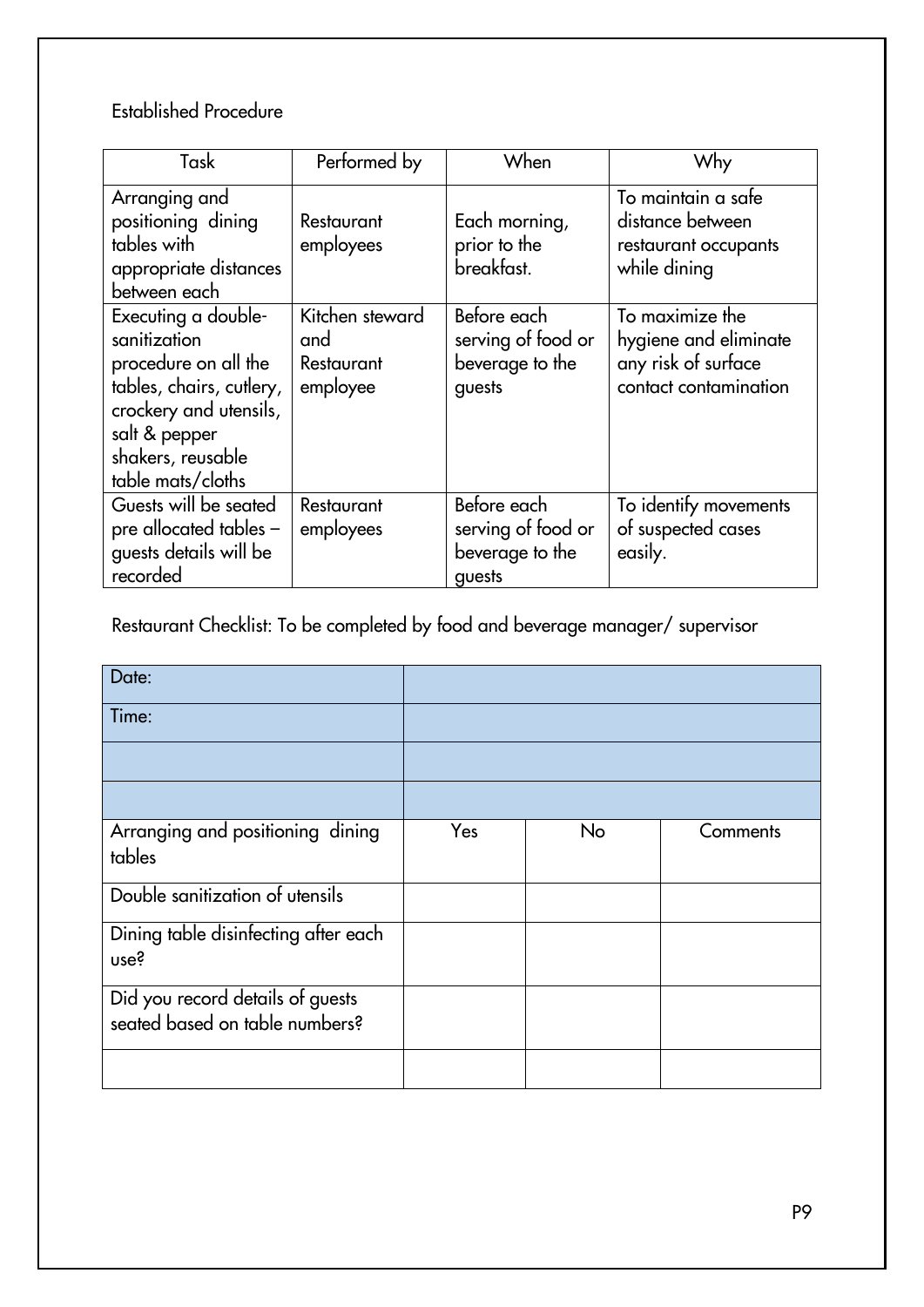## 2.8 Check-out and Departure

After the standard check-out routine, departing guests and their luggage are subjected to a final sanitization. Concluding a successful, safety-oriented procedure, Information regarding their next destination is obtained.



Established Procedure

| Task                                                                  | Performed by               | When                               | Why                                                                                                             |
|-----------------------------------------------------------------------|----------------------------|------------------------------------|-----------------------------------------------------------------------------------------------------------------|
|                                                                       |                            |                                    |                                                                                                                 |
| Performing a final<br>sanitization on guest<br>luggage                | Housekeeping<br>attendants | Prior to the<br>departure          | To ensure the safety<br>of guests till they<br>reach their next<br>destination                                  |
| Collecting information<br>regarding the next<br>destination of guests | Receptionist               | During the check-<br>out procedure | To provide the<br>authorities with<br>accurate travel<br>history detail of<br>guests in case of an<br>emergency |

Check-Out Checklist: To be completed by receptionist and housekeeping department

| Date:                                                |     |    |          |
|------------------------------------------------------|-----|----|----------|
| Time:                                                |     |    |          |
|                                                      | Yes | No | Comments |
| Gest luggage: Final<br>sanitization                  |     |    |          |
| Collection information on<br>next travel destination |     |    |          |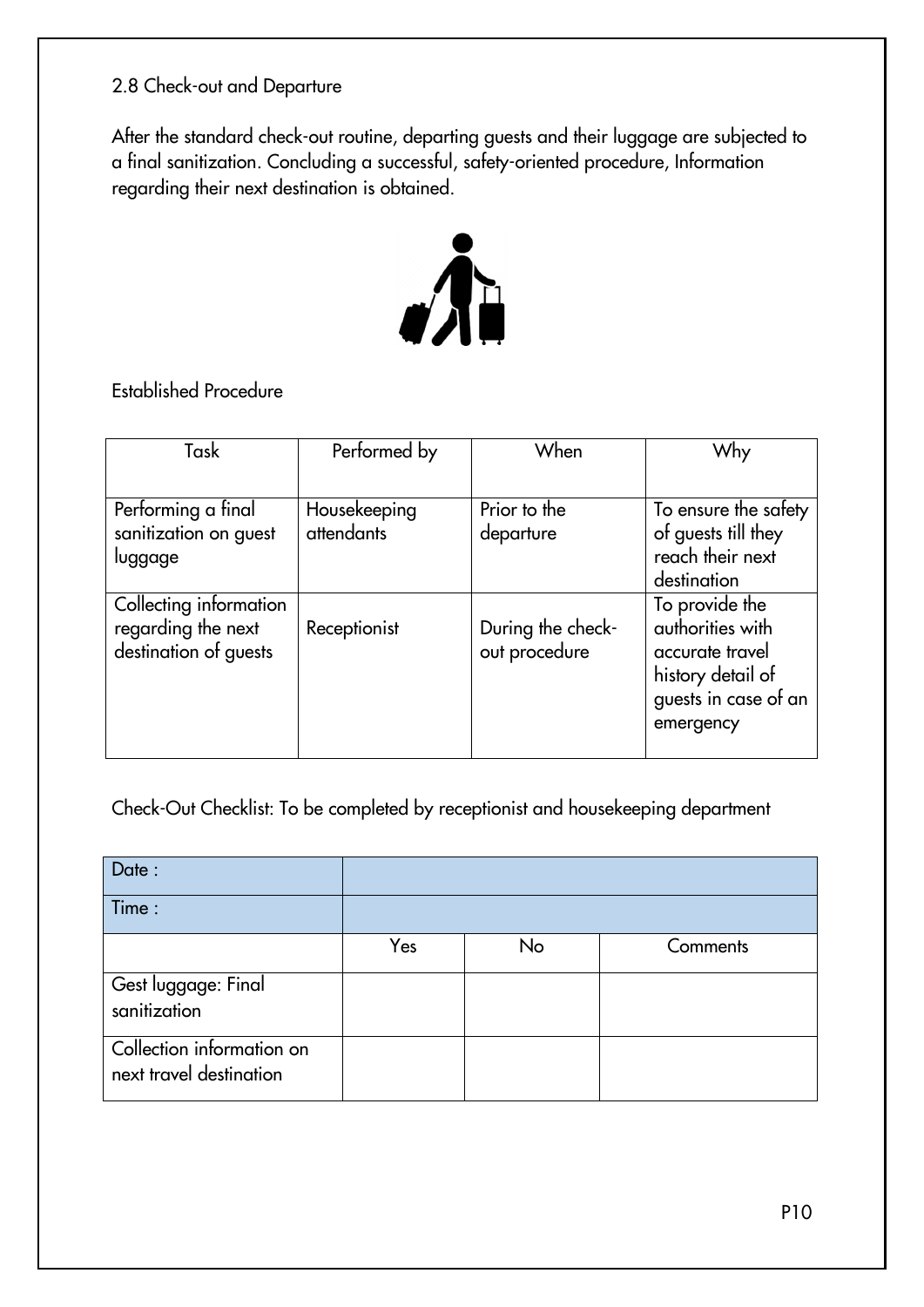# 3.1 Service Areas/Public Areas

| Service<br>area/section | Deployed additional safety measures                                                                                                                                                                                                                                                                                                                                                                                                                                                                                                                                                                                                                                                                                                                                                                                                                                                                                                                                                                       | <b>Responsibility</b>      |
|-------------------------|-----------------------------------------------------------------------------------------------------------------------------------------------------------------------------------------------------------------------------------------------------------------------------------------------------------------------------------------------------------------------------------------------------------------------------------------------------------------------------------------------------------------------------------------------------------------------------------------------------------------------------------------------------------------------------------------------------------------------------------------------------------------------------------------------------------------------------------------------------------------------------------------------------------------------------------------------------------------------------------------------------------|----------------------------|
| Kitchen                 | A thorough Double sanitization procedure is<br>$\bullet$<br>introduced in treating all kitchen utensils.<br>Entire kitchen staff is instructed to wear PPE and<br>protective gear while working with food and<br>beverages.<br>Enhanced food safety and handling processes.<br>Enhanced Kitchen/items sanitization processes prior to<br>opening the kitchen<br>(All staff are advised to implement strict disinfecting<br>before opening and end of the day)<br>Strictly follow established procedures on hot/cold food<br>production & storage<br>Adequate hand sanitizer facilities must be provided in the<br>kitchen area<br>A Notice should be displayed in the kitchen strictly not<br>allowing other staff in kitchen area                                                                                                                                                                                                                                                                        | HOD-Kitchen                |
| Stewarding<br>work Area | Stewarding / Still Room area is clearly isolated and<br>demarcated. Only one dedicated F&B or Kitchen staff<br>member is permitted to work there per shift. Other staff<br>are not permitted to enter the area. No entering notice is<br>displayed.<br>Disinfect the work area including floors, walls, work<br>surfaces and racks before commencement of work.<br>Staff shall wear face mask, apron and cap and use<br>disposable gloves when handling clean cutlery, crockery<br>and glassware.<br>Footwear must be sanitized before entering the<br>stewarding area.<br>Hand sanitizing must be carried out before commencing<br>work.<br>Use clean dry cloth for wiping small utensils and<br>accessories. Wipe Cutlery, Crockery and Glassware<br>only when necessary.<br>• At the end of the day's work disinfect the work area<br>including floors, walls, work surfaces and racks before<br>closing up.<br>All employees working in this area must wear<br>appropriate PPE, uniforms for the job. | HOD-Kitchen<br>$F&B - F&B$ |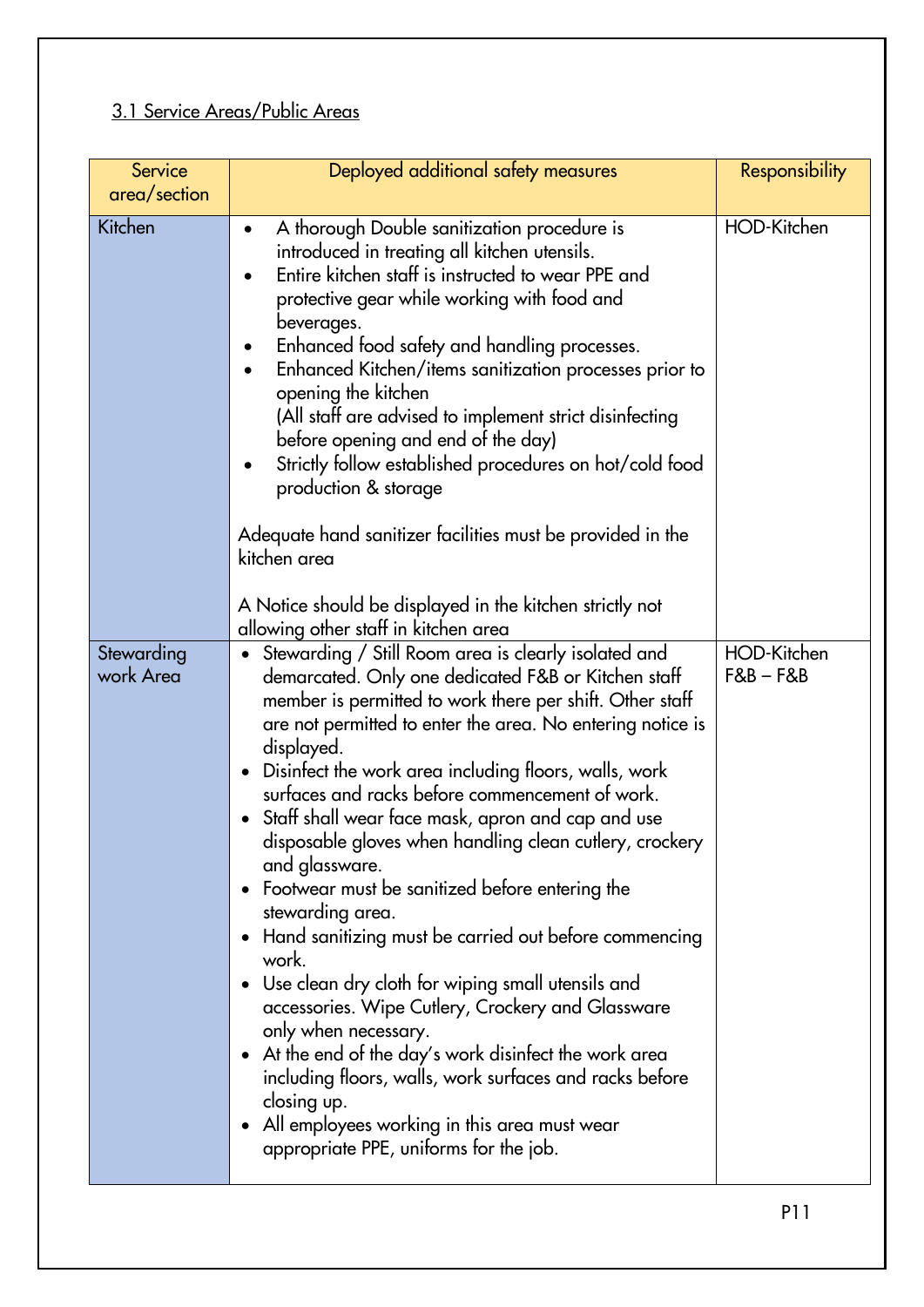|                                                           | A facility is provided to sanitize hands before<br>commencement of work at stewarding area.                                                                                                                                                                                                                                                                                                                                                                                                                                                                                                                         |                                               |
|-----------------------------------------------------------|---------------------------------------------------------------------------------------------------------------------------------------------------------------------------------------------------------------------------------------------------------------------------------------------------------------------------------------------------------------------------------------------------------------------------------------------------------------------------------------------------------------------------------------------------------------------------------------------------------------------|-----------------------------------------------|
| <b>Food Stores</b><br>(Receiving<br>goods and<br>storage) | • All fresh produce to be washed and stored in the<br>dedicated area<br>Dry goods and packaging to be sanitized using natural<br>media.<br>• Vendors and partners to follow strict protocols when<br>transport and during delivery.<br>Cover and deliver washed/cleaned items to<br>stores/kitchen in cleaned baskets/containers.<br>• Washing, clean and disinfect the receiving area after<br>each delivery                                                                                                                                                                                                       | Goods Receiving<br>Officer and<br>HOD-Kitchen |
| Laundry                                                   | All guidelines to be followed and checked with our<br>external outsourcing partners.<br>Note: Laundry is outsourced only to recognized/ Covid-<br>19 certified places.<br>Laundry will be sealed during transport and delivery.<br>$\bullet$<br>• All baskets, surfaces must be cleaned and sanitized after<br>each use.<br>Soiled linen/items must be separated to control cross<br>contamination<br>• Cleaned/unused linen must be separated and stored in<br>safe manner in dedicated cupboards<br>Laundry staff must wear appropriate PPE at all times and<br>sanitize hands after handling soiled items/linen. | <b>HOD-House</b><br>Keeping                   |
| Lobby and<br>public areas                                 | Three additional cleaning and maintenance runs per day<br>are exercised in the lobby and all public areas of the<br>resort.<br>Constant monitoring of installed handwash stations and<br>sanitizers (of their functionality) is conducted<br>Instructions and infographics related to COVID-19<br>prevention are displayed in the public areas for the<br>guests to follow.                                                                                                                                                                                                                                         | Supervisor Front<br>Office                    |
| Spa                                                       | Spa employees are requested to wear PPE at all times.<br>Guests are instructed to use the installed hand-wash<br>station and hand sanitizer upon the entry. A maximum<br>of two clients will be allowed to use the facility.<br>Check and record temperature of all staff and clients at<br>the entry.<br>Spa beds and furniture are subjected to through<br>disinfection procedure after each session of therapy.<br>Details of clients and therapists attended must be<br>recorded at the Spa<br>Only In-house guests are allowed to used the Spa.                                                                | Spa<br>Consultant/HOD<br>-House Keeping       |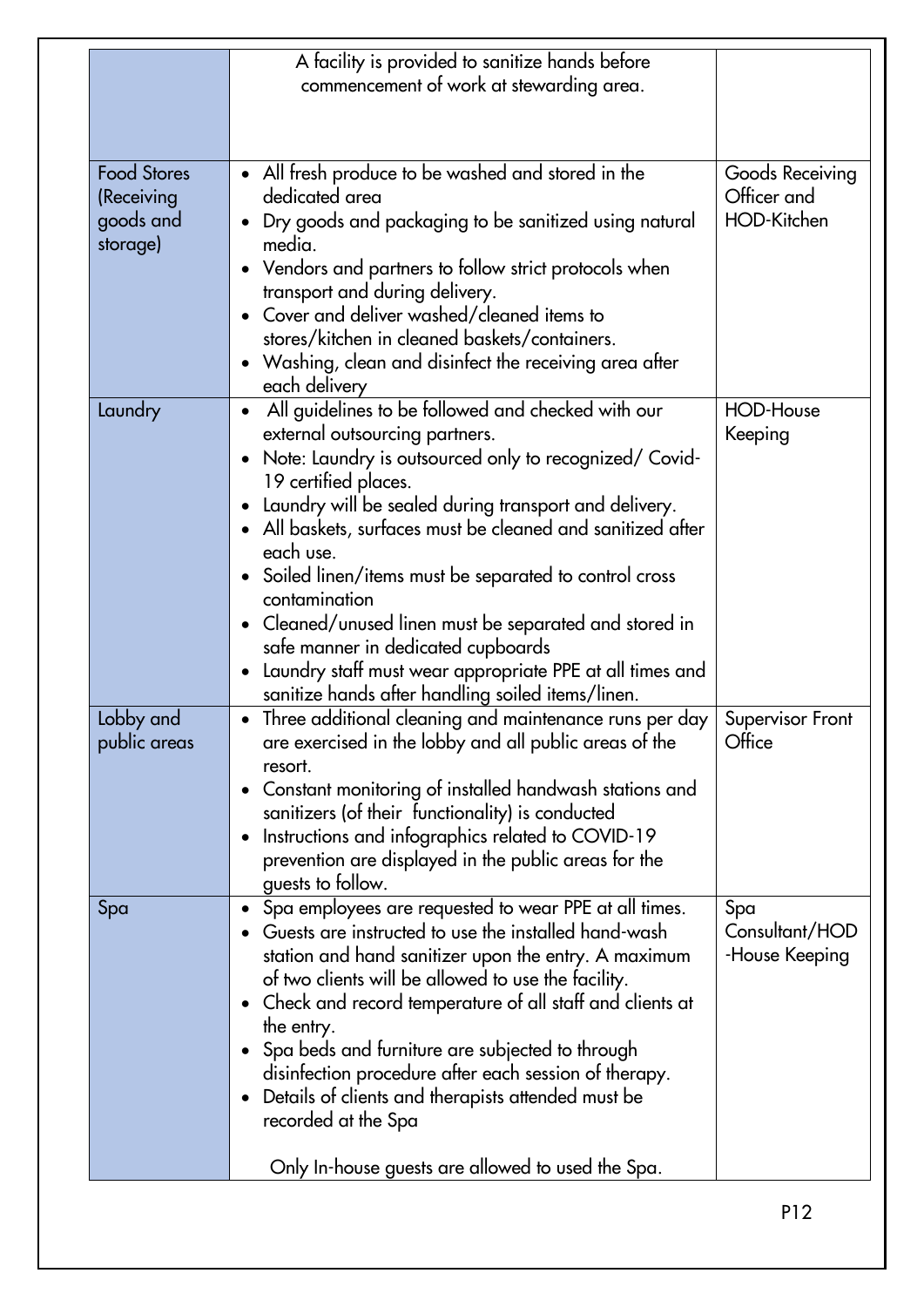| Gym             | • Handwash/sanitizing procedure is made mandatory                                                 | <b>HOD-House</b> |
|-----------------|---------------------------------------------------------------------------------------------------|------------------|
|                 | before entering the gym area.                                                                     | Keeping          |
|                 | All training equipment and floors are regularly subjected                                         |                  |
|                 | to disinfecting and a cleaning.                                                                   |                  |
|                 | Display common notices on Covid Prevention measures.                                              |                  |
| Swimming pool   | • Maximum number of occupants which are allowed to                                                | Front Office     |
|                 | use the swimming pool at a time is limited to 02.                                                 | Supervisor and   |
|                 | Any individual with an observed sign of cold, cough or                                            | Pool             |
|                 | any physical malaise is prevented from using the                                                  | Maintenance      |
|                 | swimming pool at all.                                                                             | Officer          |
|                 | • Pool water is regularly treated with                                                            |                  |
|                 | disinfectants/chemicals.                                                                          |                  |
|                 | All pool users must (1) use the hand sanitizer and (2)                                            |                  |
|                 | have a shower before entering the pool.                                                           |                  |
|                 | The changing room must be disinfected at least 3 times a                                          |                  |
|                 | day (AM, mid-day & PM)                                                                            |                  |
|                 | A record of pool users must be maintained.                                                        |                  |
|                 | Only in-house guests are allowed to use the pool.                                                 |                  |
|                 | The pool maintenance officer must follow all Covid                                                |                  |
|                 | prevention procedures at all times.                                                               |                  |
|                 |                                                                                                   |                  |
| Airport pick-up | • Resort vehicles dispatched for airport transport are                                            | Front Office     |
| and drop-off    | subjected to interior and exterior chemical disinfection.                                         | Supervisor       |
|                 | Drivers and crew are instructed to wear masks and                                                 |                  |
|                 | follow the safety regulations at all times.                                                       |                  |
|                 | Hand sanitizers, alcohol wipes and extra PPE units are                                            |                  |
|                 | placed within each vehicle for the use of                                                         |                  |
|                 | arriving/departing guests.                                                                        |                  |
|                 | All the guests participating in transfers, tours and                                              | Front Office     |
| Transter, tours | excursions are provided with PPE sanitizing products.                                             | Supervisor       |
| and excursions  | It is made mandatory for tour guides, vehicle crew and                                            |                  |
|                 | luggage handlers to wear PPE and follow the required                                              |                  |
|                 | safety regulations.                                                                               |                  |
|                 | The priority must be given to safeguard guests from any<br>$\bullet$                              |                  |
|                 | potential outside risk when travelling.                                                           |                  |
| Waste           | Separation of waste will continue as per usual protocols                                          | Kitchen HOD      |
| Management      | with dry waste management disposal and wet waste                                                  | and Garden       |
|                 | management including composting.                                                                  | Maintenance      |
|                 | Color coded, foot operated trash bins provided in<br>$\bullet$                                    | Supervisor       |
|                 | operating conditions to correctly dispose different waste                                         |                  |
|                 | material                                                                                          |                  |
|                 | Kitchen and F&B employees are provided with<br>$\bullet$                                          |                  |
| Jacuzzis and    | guidelines on waste disposal procedures.<br>Jacuzzis ands plunge pools will be cleaned after each | <b>HOD-House</b> |
|                 | $\bullet$<br>use.                                                                                 | Keeping and      |
| plunge pools    | Pool water is regularly treated with disinfectants.<br>$\bullet$                                  | Pool             |
| cleaning        |                                                                                                   | Maintenance      |
|                 |                                                                                                   |                  |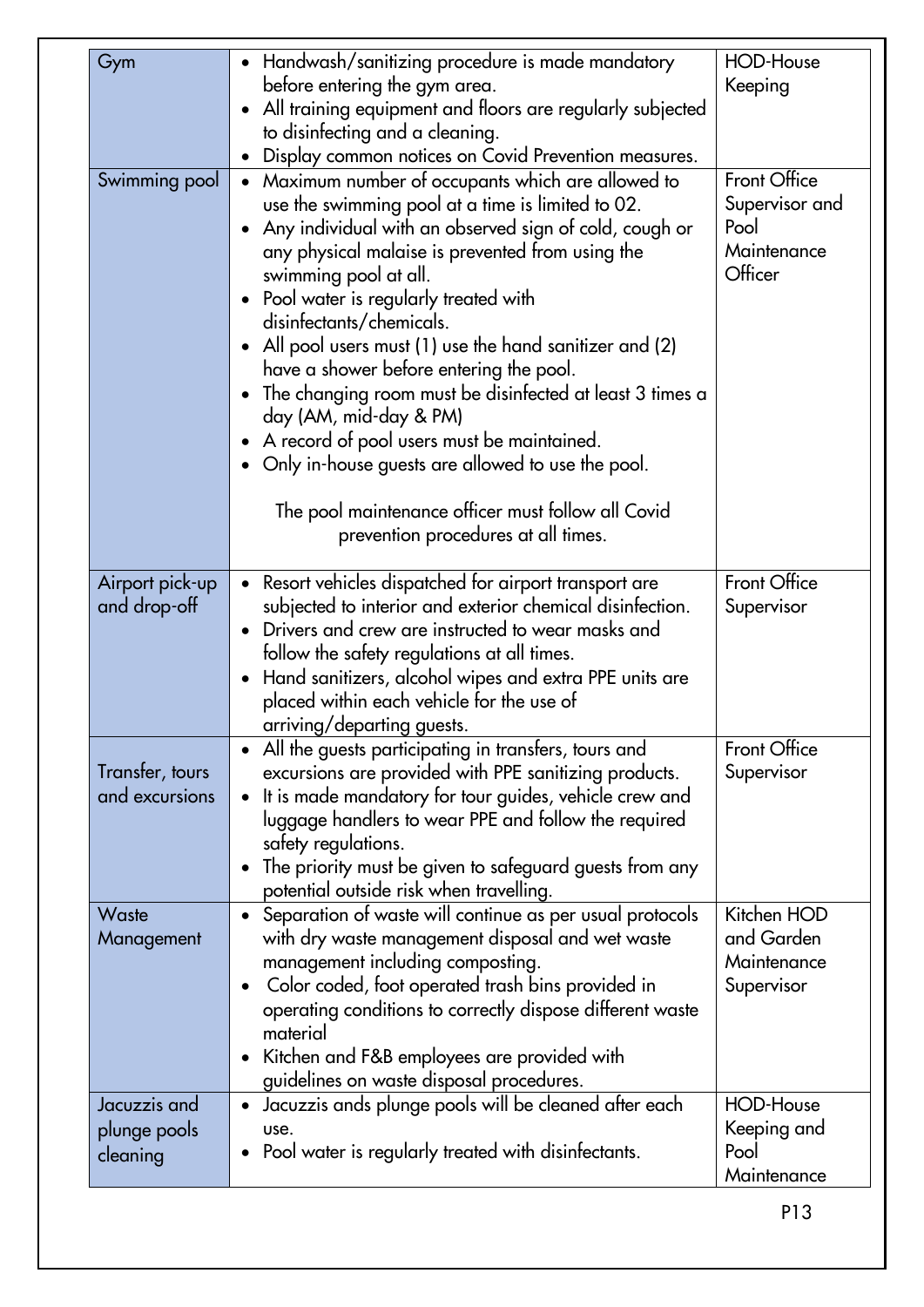|                     |                                                         | Officer          |
|---------------------|---------------------------------------------------------|------------------|
| <b>Staff Dining</b> | • A maximum of 2-3 staff members at a time is allowed   | <b>HOD-House</b> |
| Area                | for dining.                                             | Keeping and      |
|                     | • Dining area must be disinfected at least twice a day  | HOD-Kitchen      |
|                     | (morning and evening)                                   |                  |
| Common              | • Handwash procedure is made mandatory before           | <b>HOD-House</b> |
| Wash-Room           | entering the common wash rooms                          | Keeping          |
| <b>Facilities</b>   | • Hand sanitizing facilities are provided in common     |                  |
|                     | washrooms                                               |                  |
|                     | • Subjected to disinfecting at least 3 times a day (AM, |                  |
|                     | Mid Day & PM)                                           |                  |

#### Additional Safety & Hygienic Measures as Followed by Relevant Sections / Departments

#### 3.2 Employee Safety Measures

Aarunya Nature Resort prides itself on having one of the most skillful and experienced teams in the industry, dedicated to offer their very best in the terms of hospitality. Marching an extra mile forward during these critical times, our staff is now stronger, better coordinated and more focused on a safety oriented service than ever before. Listed below are few important changes we have effect within.

- Wearing required PPE (personal protective equipment) at all times.
- Maintaining a safe distance between the staff members, guests and any other individual we happen to contact with.
- Sanitization of public areas including the corridors, lobby area, gym and spa, staff washrooms/lockers is considered vital. Employees are assigned for the task, around the clock.
- As far as practical, staff should avoid sharing mobile phones, pens, foods, cigarettes, personal grooming items.
- Regular use of handwashing stations and sanitizers reserved for employees to maintain a constant hygiene.
- Staying alert of the surroundings, paying special attention towards the safety of quests and ensuring the prevention protocols are performed at all times.
- Each and every member of the staff is checked for their body temperatures on a twice a day basis.
- The maximum occupants allowed per a room in the employee sleeping quarters is reduced to 02.
- Employees are instructed to inform their superiors immediately regarding any matter of concern or safety.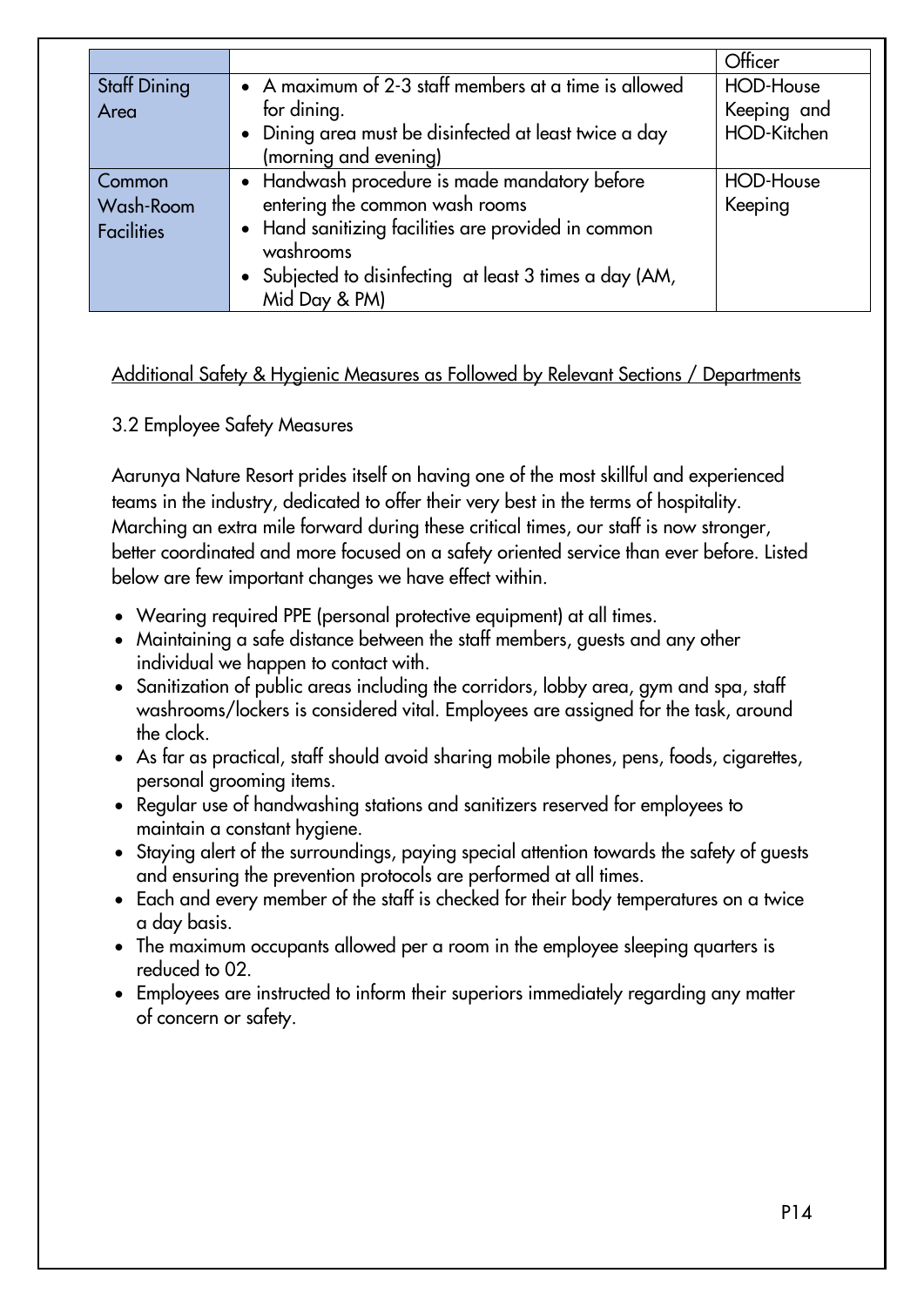#### 4.1 Course of Action – Suspected COVID-19 Infection.

- Any member with high temperature will be isolated immediately and report to medical experts immediately.
- Particular individual must immediately be escorted to the designated quarantine room (registered guest villa/designated employee room) while carrying out all the necessary precautions to prevent contact.
- Any employee who discovers a potential patient is instructed to directly inform his/her superior. The knowledge of such an emergency is devised to reach the chief position of administration through an established pathway:
- **Employee** COVID-19 General **Managing** who discovers **TASK FORCE Manager Director** the patient **SUPERVISOR** 
	- The General Manager assumes responsibility in informing the developing situation to relevant authorities i.e. Local Health Authority, PHI and other advised persons of interest. Every possible detail regarding the suspected individual will be produced to the Government Healthcare Officials.
	- The entire staff must take part in a 14-day quarantine procedure within the hotel premises. This would also apply to all guests currently stay at the hotel.
	- Maintain an Incident Register at the property.
	- If required, staff will be subject to PCR tests.

 $\bullet$ 

On-call Doctor: Dr. Shamil Akbar (Care Hospital) - Tel: 077-2272046